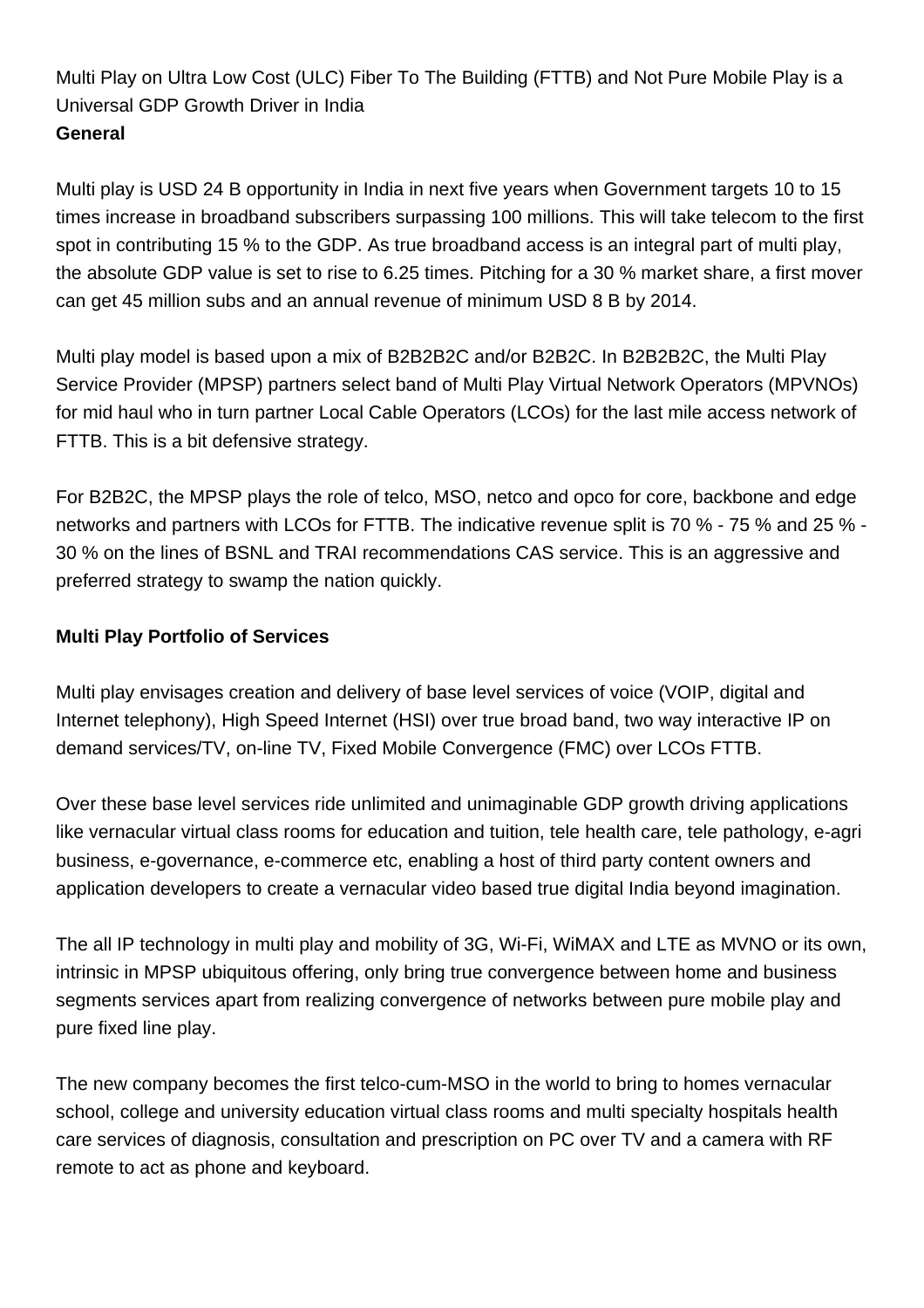## **Multi Play Approach**

MPSP establishes multi play PoPs at the POI locations of optical nodes of progressive LCOs, certifies the partner LCO network as compliant to its specs, simply interconnects its network with LCOs through robust interconnect agreements, filed with DoT, I&B and TRAI. Each multi play PoP provides the MPSP access to around 1000 homes. Thus, by creating 40,000 such PoPs, the MPSP has 40 million homes passed in an amazing time to market demonstration of execution of this strategy on ground.

KTMT has fully developed multi play in terms of business model, business plan, execution plan, interconnects with LCOs, successful pilots certified fit for very high quality by a leading network gear supplier, national telco and consumers, core, back bone and edge networks interconnected with LCOs last mile FTTB, agreements for OSS/BSS/CRM/contact center services, IP/MPLS core/edge network on leased fiber and IP TV head end services on lease have been tied up or negotiations are under way.

KTMT has also dovetailed an option of unlicensed band Giga Bit Radio/Wi-Fi APs/WiMAX as the last mile access for cable dry areas or meeting demands of specific subscribers where cable access is not physically possible or who prefer wireless over cable.

KTMT has empanelled more than 40 professionals from telecom and SCAT industries highly experienced in closely working with LCOs and overall management of LCOs and broadcasters relationship with MPSP. These pool members are led by seasoned and experienced professionals. Spread in 50 cities currently, they can start immediately the operations of effective LCOs management as business partners for sales, last mile FTTB network O&M and customer experience. Assuming that each of these LCOs manager gets a minimum of 12 LCOs in a year, and each LCO has a minimum of 1000 cable homes, KTMT would have 480000 homes passed in the first year itself.

## **Partnerships**

KTMT has formalized a frame work of Master Relationship Agreement (MRA) with ULC equipment suppliers, professional services providers, last mile open access providers and national telcos so that the whole roll out and operations of multi play is governed through smooth processes

The multi play business is built upon strategic partnerships through Managed Capacity (MC), PAYG, Managed Services (MS) and Managed Distribution (MD) commercial and operational models, successfully put into operations since 2005. This allows the company to be debt free in shortest time as it defers the capex, converts most of it into opex and optimizes the overall opex. Now, even Sprint has followed this. Verizon may deny it but soon would consider this, as also the whole US communications market. KTMT is looking forward to launch multi play for home and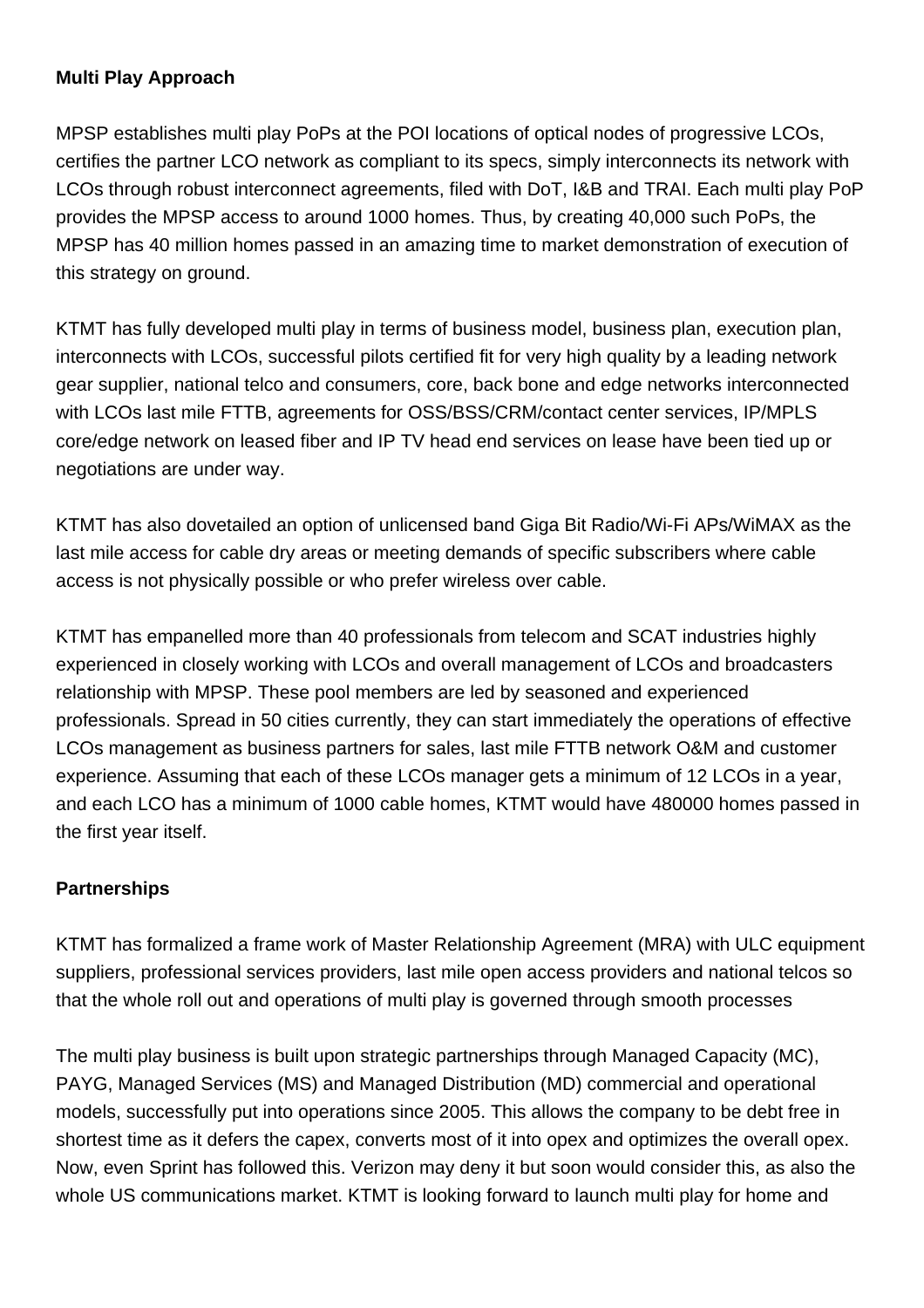business customers and power the same through a strategic alliance with top global brand to take the largest market share in an amazing time to market exercise and create wealth for the partners.

Five Years Very Conservative Plan

- 6000 subs 12 months
- 36000 subs 24 months.
- 108000 subs 36 months
- 252000 subs 48 months
- 540000 subs 60 months

KTMT is poised to launch the service by funding this risk free business as follows :-

- USD 0.2 million 6,000 subs for commercial launch in Y1.
- USD 0.1 million 108,000 subs in Y2.

**Journey from 108,000 to 540,000 subs would be performed through Managed Capacity (MC) model built around PAYG** as \$ per sub to be arrived at by calculating the cost in \$ per Erlang, \$ per MB, \$ per IP TV channel and \$ per Erlang and \$ per MB for FMC to be aggregated and agreed with strategic partners for next five years. This would effectively convert the capex into opex, defer and optimize opex and make the company debt free fastest. The surplus cash generated in Y3 and Y4 is ploughed back into business for all capex needs from Y3 onwards

**KTMT Experience** - KTMT has hands on diversified experience in the commercial launch of fixed line, fixed wireless, GSM, CDMA, CATV, satellite TV, DTO, IP TV and DTH. KTMT also has expertise in successful commercial launch of e-information and e-education as one way TV channel for C&S homes.

**Competitive Scenario** - There is no competition to multi play today. The nearest competition is from Airtel triple play built around xDSL with miniscule presence around metros. To scale up the xDSL triple play, Airtel would need to spend huge capex apart from long gestation of building own wired last mile. None of the telcos has the capital and the management band width to start this at least for next three years as each one is eyeing at incremental mobile wireless pie of 300 million subs. Thus, KTMT enjoys a free run

**Open Access for Last Mile to Protect Consumers Interest** - It is important that the customers should be able to pick and choose their service provider and not get tied down with only one. Therefore, as a long term measure, TRAI needs to lay down the specs of the last mile FTTB as an open access world standard compliant network. The incremental cost of upgrade of CATV network to an open access world standard compliant FTTB network is not very high and can be met by the LCOs out of the revenue share component which they would get from KTMT.

**Valuation** - Telcos got six times the sales as their valuation in boom time. KTMT expects much higher valuation due to presence in homes by becoming their preferred TMT services provider.